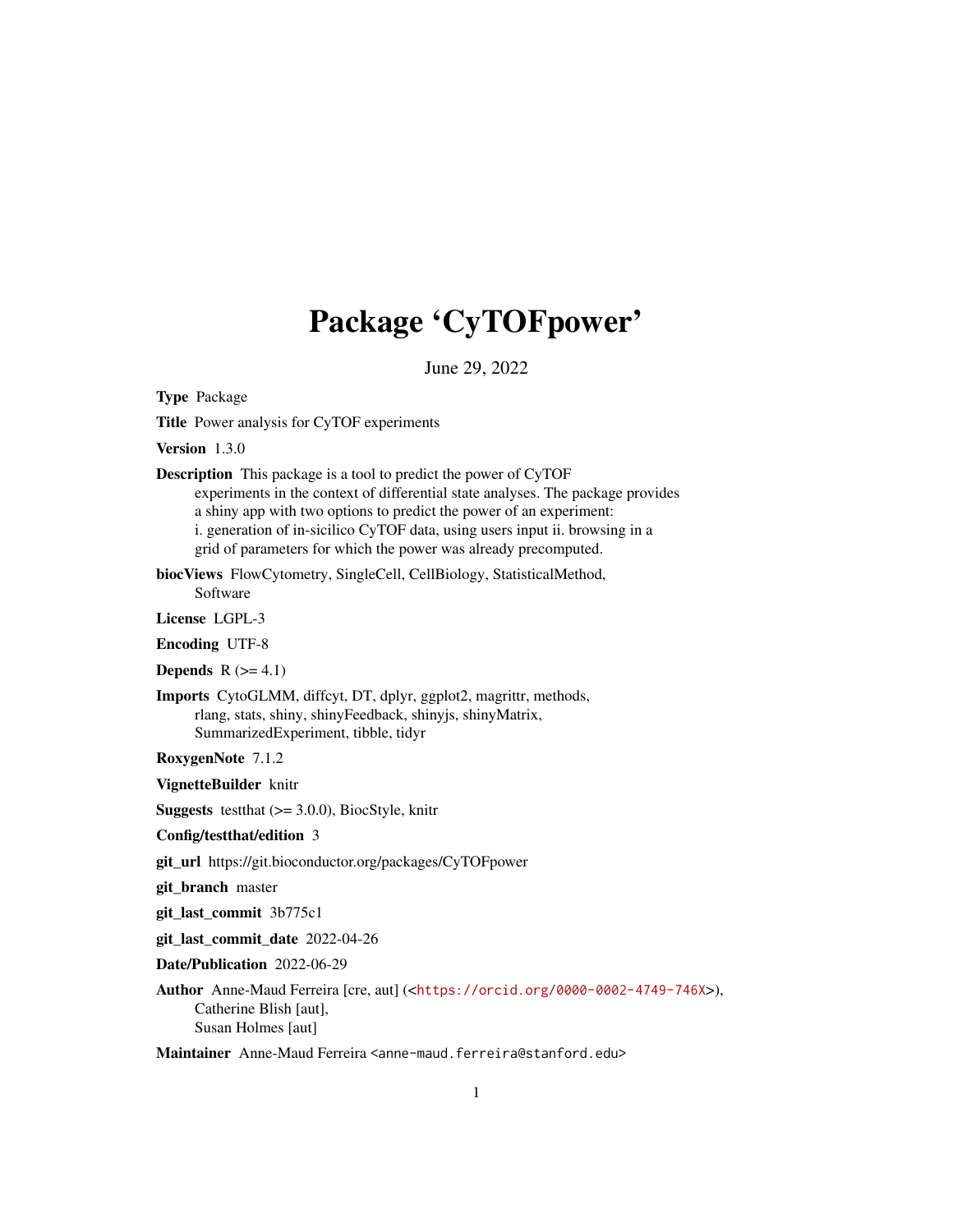### <span id="page-1-0"></span>R topics documented:

#### **Index** [3](#page-2-0)

CyTOFpower *CyTOFpower: R-package to predict the power of a CyTOF experiment*

#### Description

This package provides functions and a shiny app to predict the power of a CyTOF experiment. Interactive shiny app to predict the power of a CyTOF experiment.

#### Usage

CyTOFpower()

#### Value

Interactive shiny app.

#### Examples

```
# Launch the shiny app
if (interactive()) {
  CyTOFpower()
}
```